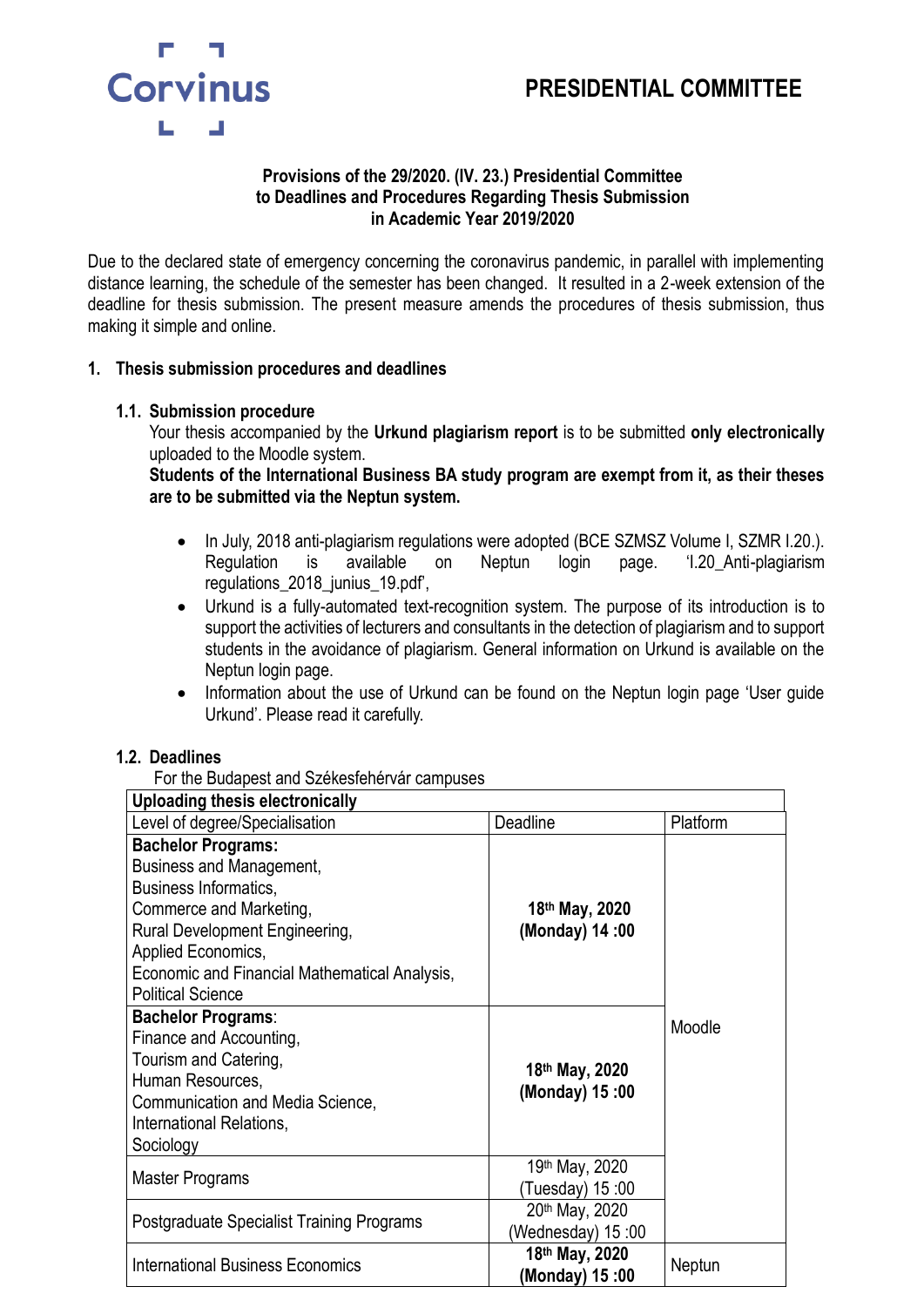## *The thesis cannot be submitted after the deadline indicated in the table. Those who do not upload their theses by the given deadline cannot take the final exam this semester (2019/2020, spring semester).*

Please note that

- the system treats 'Server time' as official time:
- thesis can be uploaded to the Moodle system only once on the Final Submission page, further amendments are not possible;
- further requirements regarding thesis writing and submission, which are not included in this information paper, can be found in the Study and Exam Regulation, paragraph 41. Please read it carefully.

# **1.3. Declarations to be submitted**

1.3.1.Declarations to be submitted to Moodle as part of the thesis.

# **A signed declaration is to be submitted as an 'image' (scanned).**

1.3.1.1. **Own Work Declaration** [\(Annex](http://www.uni-corvinus.hu/fileadmin/user_upload/hu/gazdalkodastudomanyi_kar/files/Hallgatoi_info/Szakdolgozat/2017/szakdolgozat_I_sz_melleklet_2016172.docx) 1).

The student submitting the thesis is required to state that *the thesis is the result of his/her own work*.

Availability: The page following the cover page of the thesis (before the 'Table of Contents').

#### 1.3.1.2. **Supervisor's Declaration**

The thesis supervisor sends the declaration issued to the student from the e-mail address …….@uni-corvinus.hu with the following wording:

**I, …………………………………………………………… (name of supervisor) as supervisor hereby declare that I support the submission and defence of the thesis written by …………………………………………… (name of student, Neptun code), titled …………………………………….. .**

The e-mail is to be attached by the student in pdf format following Annex 1.

- 1.3.1.3. **Declaration on Thesis Written in Simultaneous Studies** (Annex 4). Students participating in simultaneous studies are to declare that the overlap between their theses does not exceed 10%. (Annex 4).
- 1.3.1.4. **Declaration on Passing the Complex Examination – RELEVANT TO HUNGARIAN LANGUAGE TRAINING ONLY** (Annex 3) To be submitted only by undergraduate students in Business Informatics.
- 1.3.1.5. **Statement about the Publicity of the Thesis Work (Annex 2)**  When submitting the Thesis Work, the student as an author has to declare on the authorisation of the publication of his or her Thesis Work. Availability: Below Annex **"Statement on the Originality of the Thesis Work"**

# **2. Moodle access of students having absolved their academic requirements (a.k.a. students of 'absolved' status)**

- 2.1. Students of 'absolved' status are to submit their theses to the Urkund system in Moodle.
- 2.2. All students of 'absolved' status are asked to check whether they are still entitled to use the Moodle system. If you are unable to log in to Moodle, please inform your academic registrar.